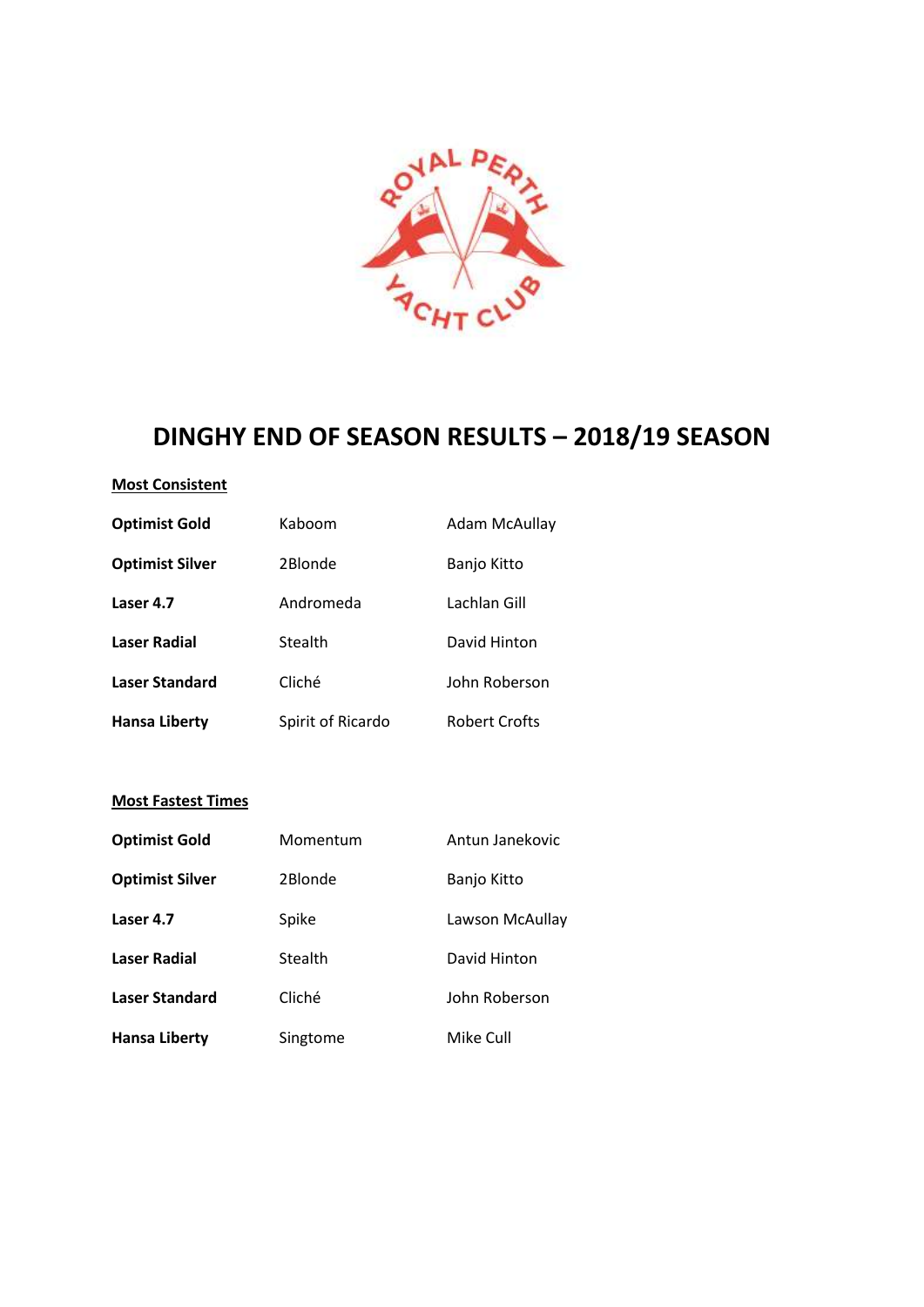# **Flag Officers' Trophy Days**

## **Commodore's Trophy**

| <b>Optimist Gold</b>   | Momentum                  | Antun Janekovic       |
|------------------------|---------------------------|-----------------------|
| <b>Optimist Silver</b> | <b>Hungry Caterpillar</b> | Rebecca Best          |
| Laser 4.7              | Spike                     | Lawson McAullay       |
| Laser Radial           | Stealth                   | David Hinton          |
| Laser Standard         | Shirley                   | <b>Ethan McAullay</b> |
| <b>Sabre</b>           | Can not shake it          | Scott Olsen           |
| Techno 293             |                           | Will McAullay         |
| <b>Finn</b>            | The Wombat                | Harmon McAullay       |

## **Vice Commodore's Trophy**

| <b>Optimist Gold</b>   | <b>Feather Weight</b> | Kathryn Hawkins |
|------------------------|-----------------------|-----------------|
| <b>Optimist Silver</b> | Getaway               | Monte Dowdall   |
| Laser 4.7              | Anna 4.7              | Anna Pedersen   |
| Laser Radial           | Stealth               | David Hinton    |
| <b>Laser Standard</b>  | Cliché                | John Roberson   |
| Sabre                  | A Random              | Kim Short       |

# **Captain Sail Trophy**

| <b>Optimist Gold</b>   | Kaboom       | Adam McAullay      |
|------------------------|--------------|--------------------|
| <b>Optimist Silver</b> | Getaway      | Monte Dowdall      |
| <b>Hansa Liberty</b>   | Loose As     | Rod Angwin         |
| Laser 4.7              | Avenger      | Phoebe Blaxill     |
| <b>Laser Radial</b>    | Stealth      | David Hinton       |
| <b>Laser Standard</b>  | Fang         | <b>Scott Blanc</b> |
| Sabre                  | Kat in a Hat | Kate Best          |
| Techno 293             |              | Kai Marns-Morris   |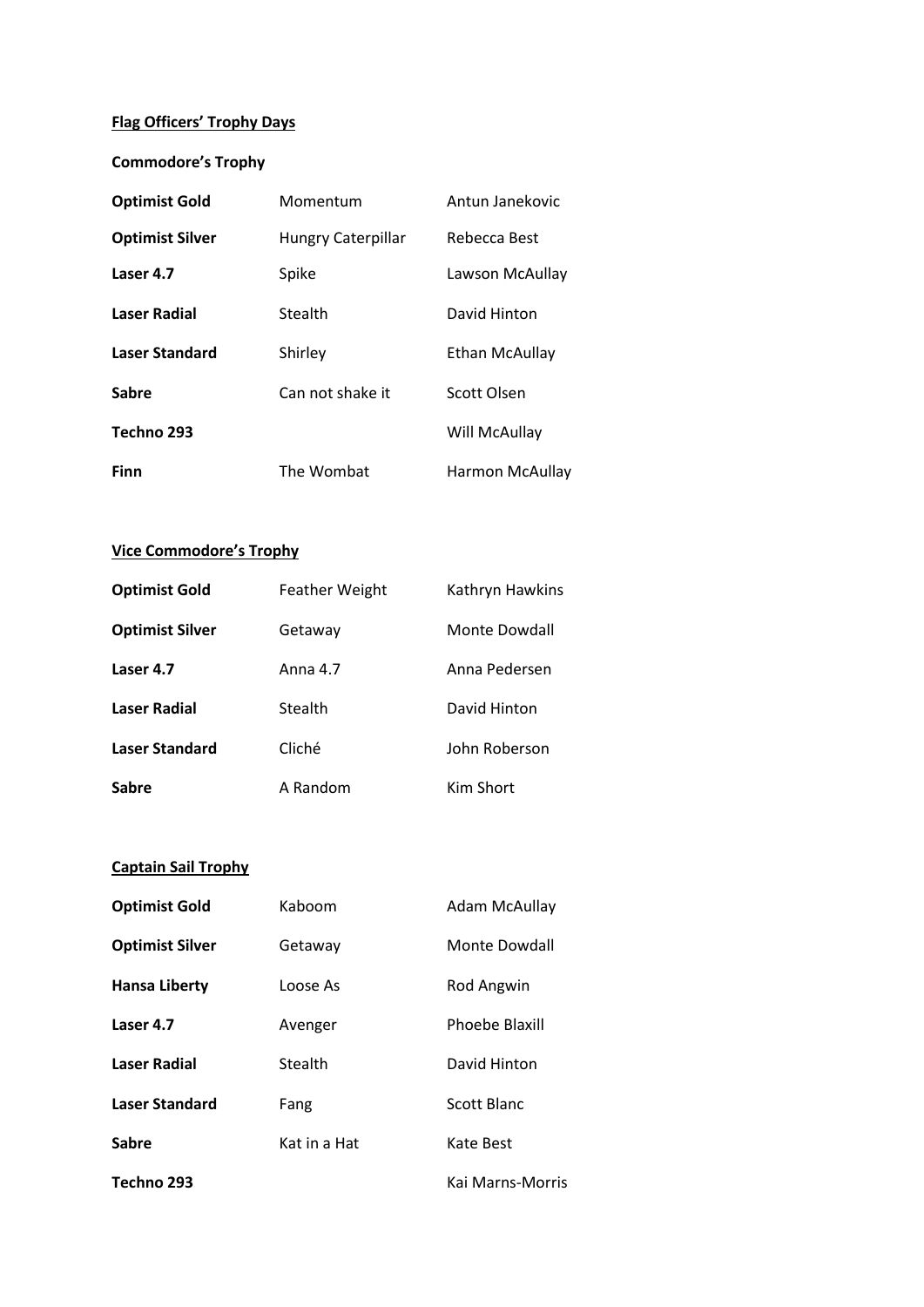# **Captain Dinghies Trophy**

| <b>Optimist Gold</b>   | <b>Feather Weight</b> | Kathryn Hawkins |
|------------------------|-----------------------|-----------------|
| <b>Optimist Silver</b> | Club Boat             | Leo Kawakami    |
| Laser 4.7              | I wuy my mummy        | Lili McAullay   |
| Laser Radial           | Radial                | Lawson McAullay |
| Laser Standard         | Shirley               | Ethan McAullay  |
| <b>Sabre</b>           | A Random              | Kim Short       |
| Finn                   | Better Loosen Up      | Brendon Green   |

# **Club Championships**

#### **Optimist Gold**

| $1st$ Place | Momentum     | Antun Janekovic |
|-------------|--------------|-----------------|
| $2nd$ Place | Vortex       | Adam Hindmarsh  |
| $3rd$ Place | White Rabbit | Meg McAullay    |

## **Optimist Silver**

| Laser 4.7   |                           |               |
|-------------|---------------------------|---------------|
| 3rd Place   | 2 Blonde                  | Banjo Kitto   |
| $2nd$ Place | <b>Hungry Caterpillar</b> | Rebecca Best  |
| $1st$ Place | Getaway                   | Monte Dowdall |

| $1st$ Place         | Spike          | Lawson McAullay |
|---------------------|----------------|-----------------|
| $2nd$ Place         | I wuy my mummy | Lili McAullay   |
| 3rd Place           | Andromeda      | Lachlan Gill    |
| <b>Laser Radial</b> |                |                 |
| $1st$ Place         | <b>Stealth</b> | David Hinton    |

| 2 <sup>nd</sup> Place | Goin Nowhere | Lloyd Lissiman      |
|-----------------------|--------------|---------------------|
| 3 <sup>rd</sup> Place | Avenger      | <b>Phil Blaxill</b> |